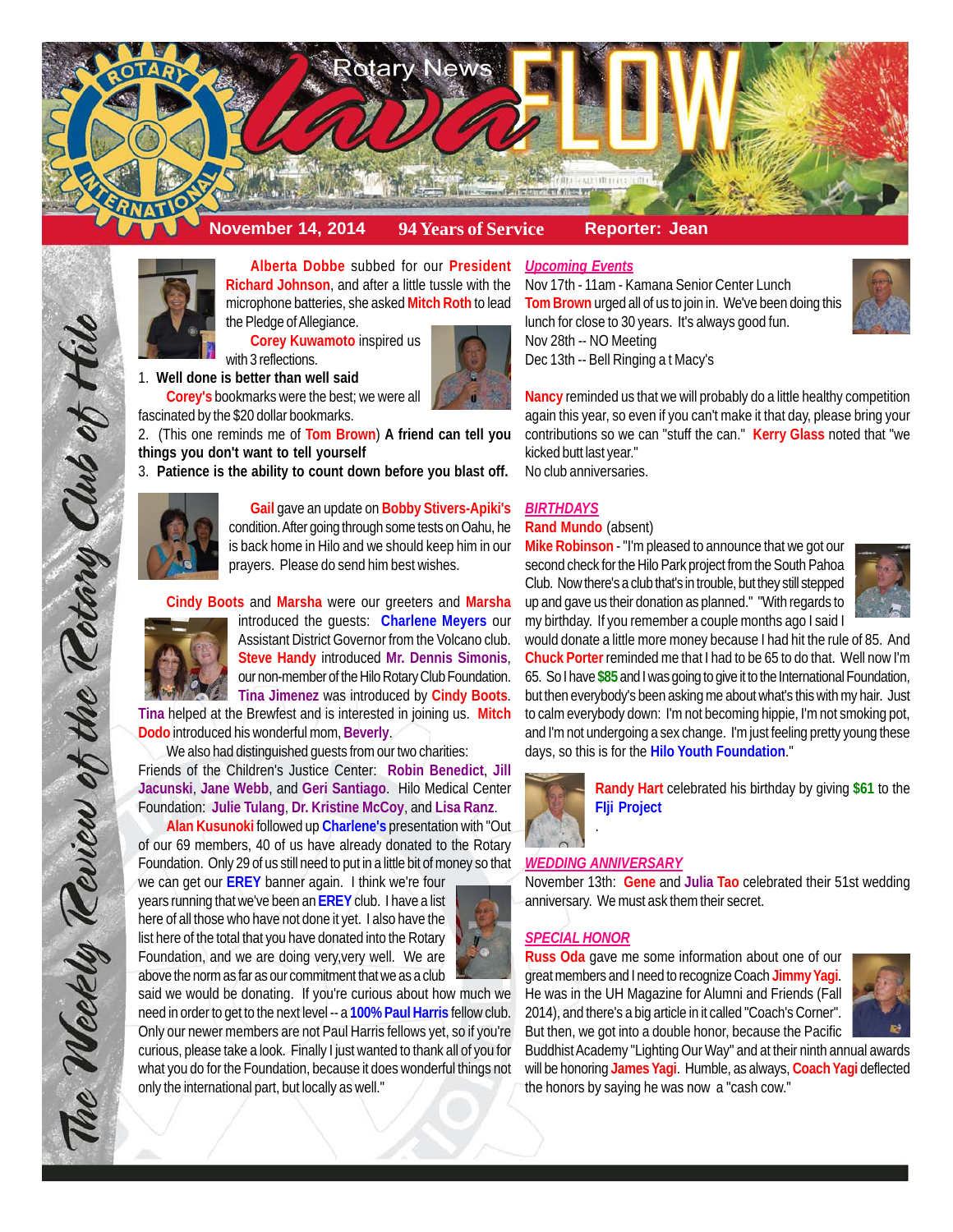# *Birthdays:*

**Rand Mundo** November 8 **Mike Robinson** November 8 **Randy Hart** November 12 **Kerry Glass** November 22

#### *Club Anniversary:*

**Kathleen McGilvary** November 1, 2013 (1) **Bob Fujimoto** November 16, 1959 (55)

### *Wedding Anniversary:*

**Gay & Chuck Porter** Nov. 7 (22) **Gene & Julia Tao** Nov. 13 (51) **Susan Munro & Kerry Glass** Nov. 22 (29)

#### *Announcements:*

- **Fri. November 21 -Perry Springman World Vision & Child Sponsorship in 3rd World countries**
- **Fri. November 28 No Meeting**
- **Fri. December 5 Christine Makaewao Hilo Trails Project**
- **Fri. December 12 -Ms Springer Kaye Invasive species affecting Hawaii**
- **Fri. December 19 Cindy Boots Holiday Cheer!!**
- **Fri. December 26 No Meeting**
- **Fri. January 2 No Meeting**
- **Fri. January 9 Kaohinani Miyashiro Hope Services Hawaii**
- **Fri. January 16 Club Administrative Day**

#### President .......................................... Richard Johnson President Elect ................................. Wally Wong Immediate Past President ................ Kerry Glass<br>Vice President ................................. Mitchell Dodo Vice President ................................. Mitchell Dodo Susan Munro Treasurer .......................................... Corey Kawamoto Sergeant-at-Arms ... Membership ..................................... Christina Dhillon Public Relations .............................. Alberta Dobbe Rotary Foundations ........................ Alan Kusunoki Club Service ................................... Tom Brown International Service ......................... Jenny Johnson Community Service ....................... Misti Tyrin Youth Service ................................... Glenn Harris Vocational Service .......................... Biff Kennedy

#### *HAPPY DOLLARS* **Tom Brown \$5**

ex-member **Paul Dahlquist** on Wheel of Fortune congrats to **Mitch** and our ex-member for winning on Wheel of Fortune



**Mitch Roth \$40** Downplayed his starring performance on Wheel of Fortune and chose to spotlight two other worthy events. First, the second of two Veterans' Treatment Courts opened on Monday, November 10th, so now we have one in Kona and one in Hilo.

Second, he was so proud of his son **Aaron** who is a member of the Waiakea High School Robotics team. The WHS team competed in the 23rd International Micro Robot Maze Contest held in early November in Japan, and they took the top awards in most of the competition. Waiakea was one of only two high schools to compete against university students from 8 different countries. There were four different rounds with 160 competitors. Waiakea tied for First and Third place in the "Fully Autonomous Micro Robot Maze" and they won the Best Design Award in the "Micro Robot Racer" category. **Mitch** acknowledged that the teachers -- **Dale Olive** and **Eric Hagiwara** -- have been instrumental to the program and he hopes that the club can find a way to appreciate their efforts.

**Kerry Glass \$10** "Over the past umpteen weeks



my daughter has been going through the nightmare of 'sell one house, buy another house without any contingent conditions.' Although she was able to find her new house in 3 days, closing has been difficult. "I just got a text from

her that the sale of her old house closed earlier this week, and just now the purchase of her new house closed but the recording won't be done till Monday. I'm so happy for her; she's going to be moving into her new Oakland Hills / Montclair house on Monday."

**Nancy Cabral \$382.14** "I'm happy for our Brewfest



success and for **Kerry** not getting into real estate. But I'm looking at those numbers and we're so close to **\$10,000** and that's what we want, right? So I have a check (if my math is correct) for **\$382.14** to bring those

## totals up."

**Charlene Myers**, our ADR **\$5 Charlene** had

chicken skin, because to date we have sold **\$30,000** worth of the colorchanging volcano coffee mugs, and the Gates Foundation has matched that amount two-to-one for a grand total of **\$90,000** to the **Rotary Club's Polio**

**Plus** project. She urged us "Don't stop now. I have ten cases coming in; Oahu only has two cases

# Photos by **Mitchell Dodo**

left. It's really exciting because if you just show them to people, they will buy them. Some of you have asked me for a mug without a log on it for those recipients (Lions' Club members for example) who would love one but don't appreciate the Rotary logo the way we do."

**Cel Ruthwein** Thank you for donating turkeys to our Thanksgiving effort. Thanks to **Nancy** for offering and giving us a space for our Angel Tree program. Thank you all for your help as well



#### *Recap of Brewfest 2014* by **Kerry Glass**

"June 14th of this year we had our second Brewfest, and what an absolute success it was. We had 1,048 people walk in the door that day; that was 200 or something more than we had in the first Brewfest. What we did find was that the venue held it quite easily. It was never overcrowded; we had no complaints about the crowd. We had a new VIP section this year which was an absolute success, so hopefully we will continue along that same line next year

This year we also elected to do two beneficiaries of the proceeds, and **Steve** will talk a little more about the financials. Basically what we've done in the past is we take the net of the event, and we end up giving 60% to community beneficiaries and 40% is retained by ou**r Hilo Rotary Club Foundation** which is used for other projects, both locally and internationally as well. At the beginning of the process, we decided to solicit the club and ask "who do you think we ought to give money to. And, overwhelmingly it came back to two organizations.